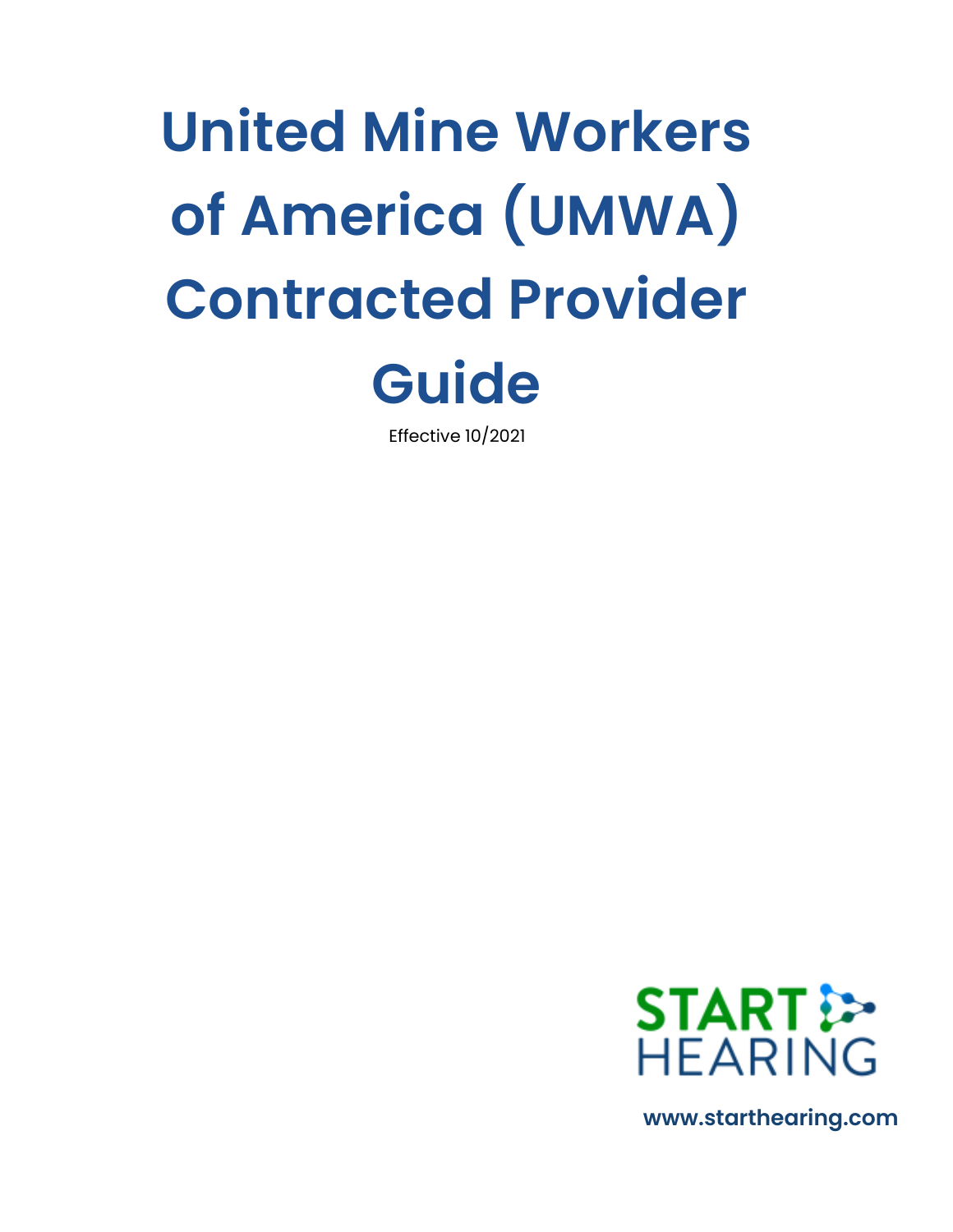

# **Table of Contents**

# **Start Hearing Contact Information**

Starkey – ATTN: Start Hearing 6700 Washington Ave S Eden Prairie, MN 55344-3405

**WHEN SENDING CUSTOM ORDERS, PLEASE DO NOT EMAIL PAPERWORK UNLESS SCANS ON FILE ARE BEING USED. PLEASE SEND ALL REQUIRED PAPERWORK WITH THE IMPRESSIONS TO AVOID POSSIBLE ORDER ERROR AND DELAY.**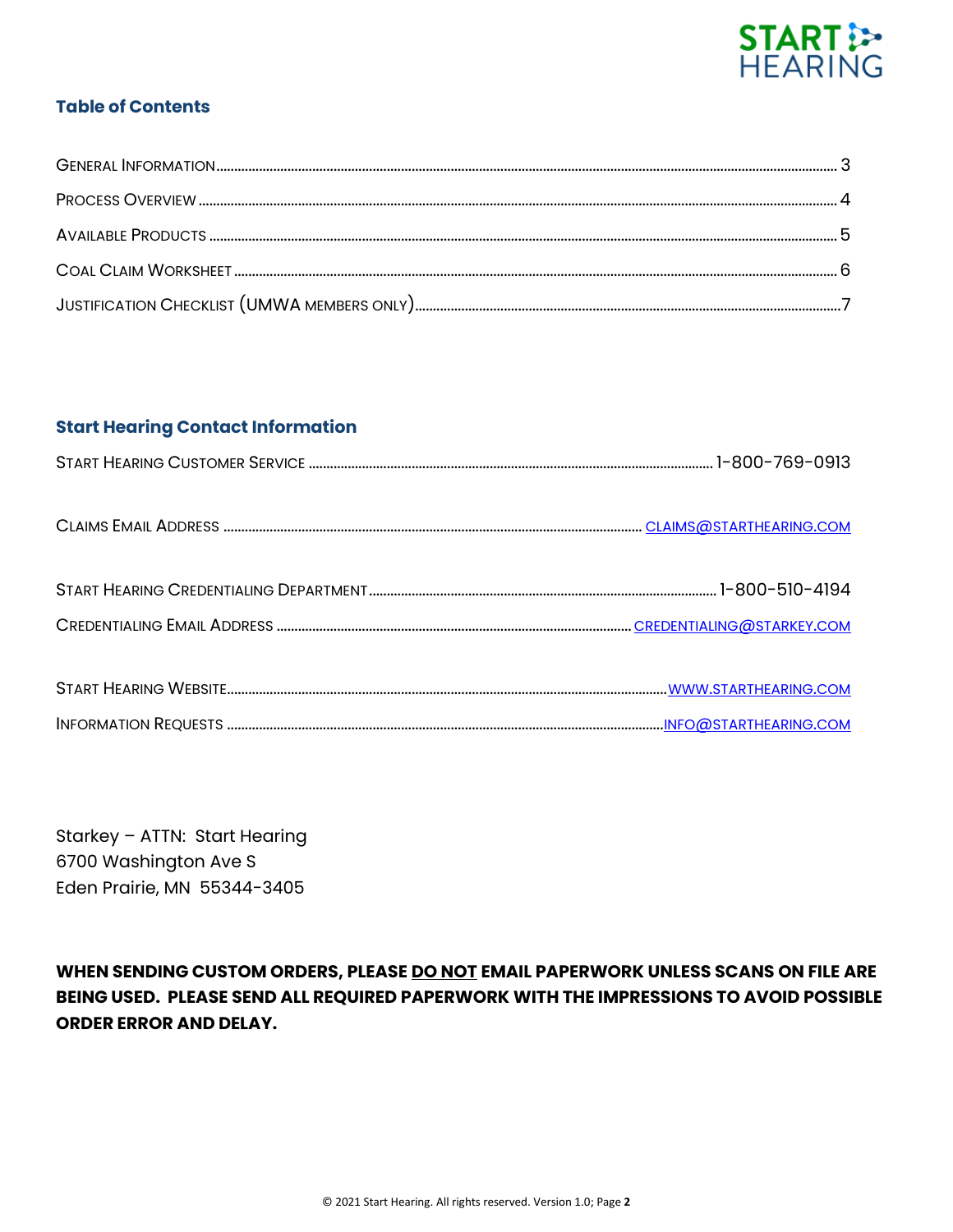

# **General Information**

**UMWA requires a Start Hearing credentialed audiologist from the fitting office to conduct hearing test. Fittings and follow up services may be performed by any Start Hearing credentialed provider from the testing office.**

- **Eligibility**
	- UMWA will replace hearing aids when needed due to a change in the member's condition, medical justification or if the hearing aids no longer function for the hearing loss.
- **Justification Form**
	- All new hearing aid requests must include the **Justification Form** see page 7 of this manual.
	- All information of the current / previous hearing aids the member is currently wearing.
	- Any repair history or reprogramming attempts on the current set of hearing aids.
	- All changes in hearing Must have at least a 15 dB change from the last hearing test
	- Reason for technology level or style  $-$  when required
		- All IIC and CIC technology levels require justification
		- All other styles 1600 level or higher require justification
- **Member Portion**
	- Some UMWA members may have an out-of-pocket amount.
		- If the front of the member's ID card states 'Non-Hospital Deductible' or the member ID starts with 'UM6', they may have an out-of-pocket amount applied.
	- Member portion will be determined after the claim has been processed and UMWA applies that portion to the patient out of pocket amount.
	- Members are not billed until after the claim is processed and the provider is paid.
	- Member portion will be withheld from the provider fee.
- **Loss & Damage**
	- May be used once per hearing aid during the warranty.
	- The L&D order is processed on the provider's commercial account.
	- Provider may charge the member their usual and customary fees.
- **Batteries**
	- Batteries are not covered under the UMWA program.
- **Earmolds & Receivers**
	- Earmolds and receivers ordered with a new hearing aid are processed on the Start Hearing account.
	- No charge to provider or member

### • **Replacement earmolds & receivers**

- Replacement earmolds & receivers are ordered on the Start Hearing account.
- No charge or reimbursement to provider.
- Order form and claim worksheet should be sent to Start Hearing.
- If replacement products are ordered on the commercial account, a credit / rebill will be processed.

### • **Exchanges**

- Must be approved by UMWA if changing technology level or style.
- Justification is required.
- **Returns**
	- Must be processed within the 60-day trial period.
- **HIS Approval**
	- An HIS may be approved to test / fit a UMWA member on the following conditions:
		- Start Hearing does not have a credentialed audiologist within 50 miles from the member's zip code
		- **EXECT** HIS approval is obtained before the testing has been completed.

### • **Out of Warranty Repair claims**

- Processed on the facility commercial account.
- Members are not charged any amount unless deductible applies after claim is processed.
- After repair, facility sends claim worksheet and copy of manufacturer's invoice to Start Hearing.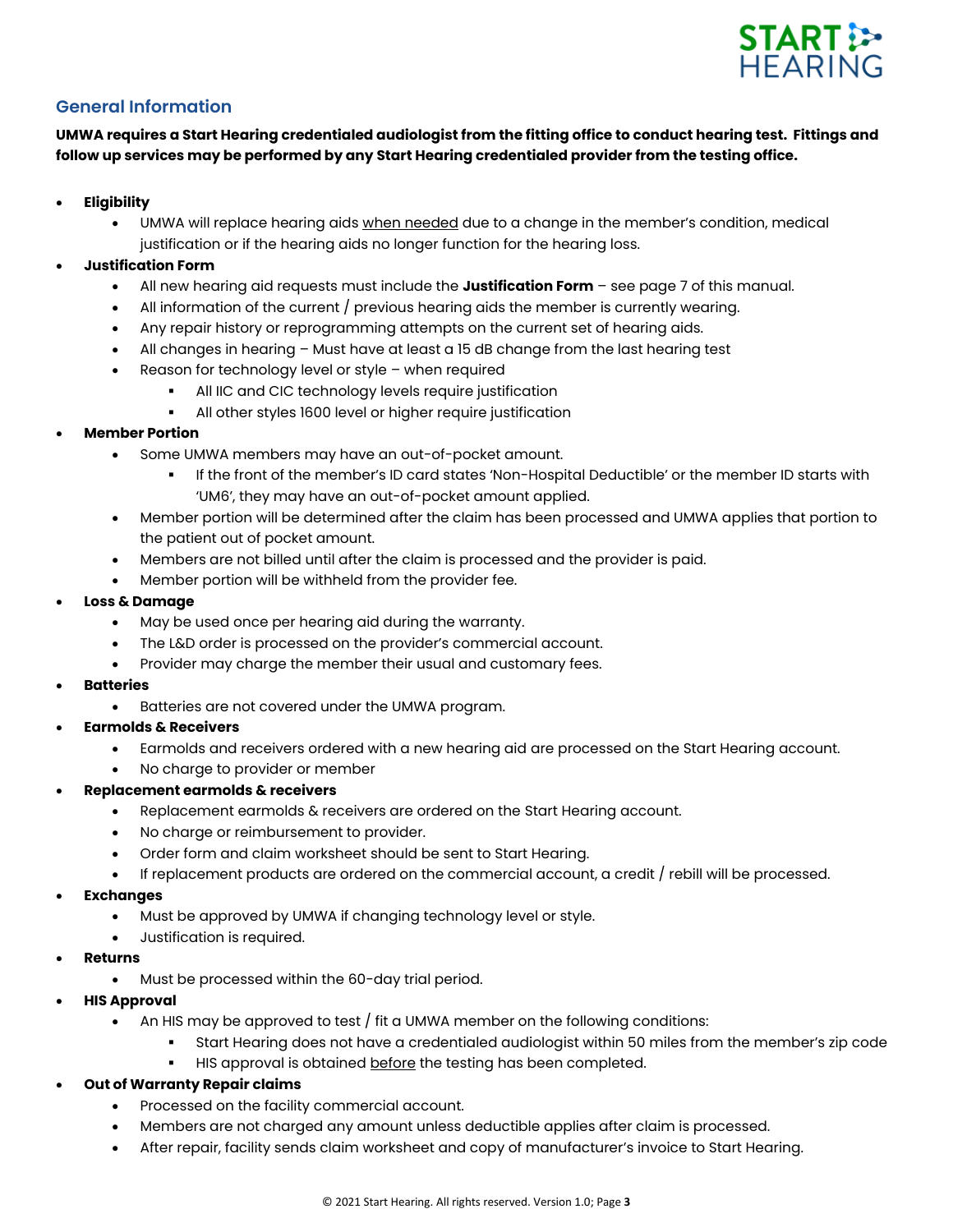

## **Process Overview**

- 1. Patient may be referred to a Start Hearing network provider by the Start Hearing contact center.
- 2. Credentialed audiologist from the dispensing office will perform a hearing test.
- 3. Office will send all required paperwork to Start Hearing:
	- **Coal Contract Claim Worksheet –** See page 6.
		- **Audiogram:**
			- Must be performed by a Start Hearing Credentialed audiologist.
			- Must be physically signed by the audiologist and dated within 6 months of submission.
			- Audiograms from outside the fitting office are not allowed.
		- **Medical Clearance:**
			- Must be physically signed by a family physician, ENT, physician's assistant, or nurse practitioner.
			- Electronic signatures are not accepted.
			- Must be dated within 6 months of submission.
		- **Justification Form (page 7):**
			- Required for all new hearing aid orders.
			- Must be completed to the best of your knowledge.
		- **Completed Order Form:**
			- Standard products: All paperwork can be emailed t[o claims@starthearing.com](mailto:claims@starthearing.com)
			- Custom orders: include all paperwork with the impressions.
				- **Do not email custom paperwork separately unless scans on file are being used.**
- 4. Start Hearing will obtain authorization from UMWA and process order upon approval.
- If a change in technology level is approved, Start Hearing will process the order and inform provider of change.
- 5. Provider will send Confirmation of Delivery form to Start Hearing via email: [claims@starthearing.com](mailto:claims@starthearing.com)

| Program                         | Low<br>(1200) | <b>Select</b><br>(1600) | <b>Advanced</b><br>(2000) | Premium<br>(2400) |  |
|---------------------------------|---------------|-------------------------|---------------------------|-------------------|--|
| <b>UMWA Out of Pocket Fees*</b> | Up to \$325   | Up to \$325             | Up to \$325               | Up to \$325       |  |
| Warranty                        | 2 Year        | 2 Year                  | 2 Year                    | 3 Year            |  |

**\*Final out of pocket amount will be determined after the claim is paid by insurance. Members are not to be charged until claim has processed.**

#### **Billable Services**

- **Repair – In or out of warranty**
	- o Must include Manufacturer Invoice and Coal Claim Worksheet.
	- o Office created invoices are NOT allowed.
	- o Billable once every 12 months.
	- $\circ$  In office repair is treated as a clean and check and will follow that procedure.
	- o Members are not charged any amount unless deductible applies after claim is processed.

#### • **Hearing Aid Check (V5011)**

- o Cannot be billed within 2 years of the fitting date.
- o After 2 years from fitting, service is billable once every 6 months.
- **Programming (V5013)**
	- o Cannot be billed within 2 years of the fitting date.
	- o After 2 years from fitting, service is billable once every 6 months.
	- o Early billing will be denied and cannot be charged to the member.

The covered benefit for hearing aid check and programming is once every six months. If the beneficiary is seeing the provider more often, then that is a Funds non-covered benefit, and the provider would be able to bill the beneficiary a reasonable charge for office visit. The provider needs to explain to the beneficiary that because they are being seen more often, it is not considered a covered benefit and they can be billed.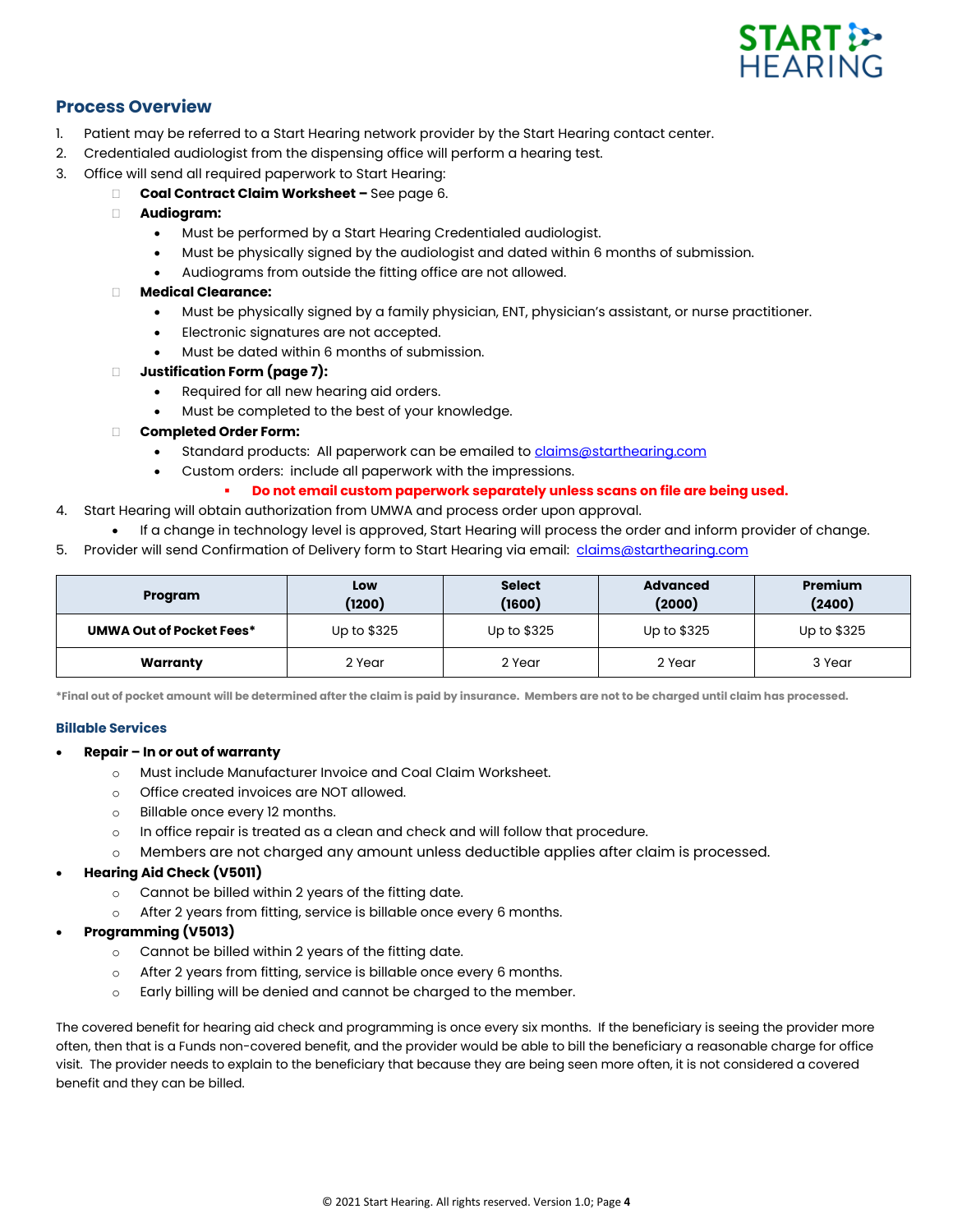

# **Available Products**

|                                   |                                                                                                                                                                                                                  | <b>Starkey</b>                                                                                                                                                                                                      | <b>AUDIBEL</b>                                                                                                                                                          |                                                                                                                                                                                                            |  |
|-----------------------------------|------------------------------------------------------------------------------------------------------------------------------------------------------------------------------------------------------------------|---------------------------------------------------------------------------------------------------------------------------------------------------------------------------------------------------------------------|-------------------------------------------------------------------------------------------------------------------------------------------------------------------------|------------------------------------------------------------------------------------------------------------------------------------------------------------------------------------------------------------|--|
| Premium - 2400                    | Evolv AI 2400 ITE Rechargeable<br>Evolv AI 2400 HS Rechargeable<br>Evolv AI 2400 ITC Rechargeable<br>Evolv AI 2400 RIC Rechargeable*<br>Evolv AI 2400 BTE Rechargeable<br>Picasso i2400 ITC<br>Picasso i2400 ITE | Evolv AI 2400 CIC<br>Evolv AI 2400 NW CIC 312<br>Evolv AI 2400 NW CIC 10<br>Evolv AI 2400 NW IIC 10<br>Evoly AI 2400 BTE 13*<br>Evoly AI 2400 BTE 13 Power Plus<br>Evoly AI 2400 mRIC 312<br>Evolv AI 2400 RIC 312* | Arc AI 2400 ITE Rechargeable<br>Arc Al 2400 ITC Rechargeable<br>Arc Al 2400 RIC Rechargeable*<br>Arc Al 2400 BTE Rechargeable<br>Davinci i2400 ITC<br>Davinci i2400 ITE | <b>Arc AI 2400 CIC</b><br>Arc AI 2400 NW CIC 312<br>Arc AI 2400 NW CIC 10<br>Arc AI 2400 NW IIC 10<br>Arc AI 2400 BTE 13*<br>Arc AI 2400 BTE 13 Power Plus<br>Arc AI 2400 mRIC 312<br>Arc AI 2400 RIC 312* |  |
| 2000<br>Advanced-                 | Evolv AI 2000 ITE Rechargeable<br>Evolv AI 2000 HS Rechargeable<br>Evolv AI 2000 ITC Rechargeable<br>Evolv AI 2000 RIC Rechargeable*<br>Evolv AI 2000 BTE Rechargeable<br>Picasso i2000 ITC<br>Picasso i2000 ITE | Evolv AI 2000 CIC<br>Evolv AI 2000 NW CIC 312<br>Evolv AI 2000 NW CIC 10<br>Evolv AI 2000 BTE 13*<br>Evoly AI 2000 BTE 13 Power Plus<br>Evolv AI 2000 mRIC 312<br>Evolv AI 2000 RIC 312*                            | Arc AI 2000 ITE Rechargeable<br>Arc AI 2000 ITC Rechargeable<br>Arc Al 2000 RIC Rechargeable*<br>Arc AI 2.00 BTE Rechargeable<br>Davinci i2000 ITC<br>Davinci i2000 ITE | <b>Arc AI 2000 CIC</b><br>Arc AI 2000 NW CIC 312<br>Arc AI 2000 NW CIC 10<br>Arc AI 2000 BTE 13*<br>Arc AI 2000 BTE 13 Power Plus<br>Arc AI 2000 mRIC 312<br>Arc AI 2000 RIC 312*                          |  |
| Select-1600                       | Evolv AI 1600 ITE Rechargeable<br>Evolv AI 1600 HS Rechargeable<br>Evolv AI 1600 ITC Rechargeable<br>Evolv AI 1600 RIC Rechargeable*<br>Evolv AI 1600 BTE Rechargeable<br>Picasso i1600 ITC<br>Picasso i1600 ITE | Evolv AI 1600 CIC<br>Evoly AI 1600 NW CIC 312<br><b>Evolv AI 1600 NW CIC 10</b><br>Evolv AI 1600 BTE 13*<br>Evoly AI 1600 BTE 13 Power Plus<br>Evolv AI 1600 mRIC 312<br>Evolv AI 1600 RIC 312*                     | Arc AI 1600 ITE Rechargeable<br>Arc Al 1600 ITC Rechargeable<br>Arc AI 1600 RIC Rechargeable*<br>Arc AI 1600 BTE Rechargeable<br>Davinci i1600 ITC<br>Davinci i1600 ITE | Arc AI 1600 CIC<br>Arc AI 1600 NW CIC 312<br>Arc AI 1600 NW CIC 10<br>Arc AI 1600 BTE 13*<br>Arc AI 1600 BTE 13 Power Plus<br>Arc AI 1600 mRIC 312<br>Arc AI 1600 RIC 312*                                 |  |
| 1200<br>$\mathbf{I}$<br><b>No</b> | Evolv AI 1200 ITE Rechargeable<br>Evolv AI 1200 HS Rechargeable<br>Evolv AI 1200 ITC Rechargeable<br>Evolv AI 1200 RIC Rechargeable*<br>Evolv AI 1200 BTE Rechargeable<br>Picasso il200 ITC<br>Picasso i1200 ITE | Evolv AI 1200 CIC<br>Evoly AI 1200 NW CIC 312<br><b>Evolv AI 1200 NW CIC 10</b><br>Evoly AI 1200 BTE 13*<br>Evoly AI 1200 BTE 13 Power Plus<br>Evoly AI 1200 mRIC 312<br>Evolv AI 1200 RIC 312*                     | Arc AI 1200 ITE Rechargeable<br>Arc AI 1200 ITC Rechargeable<br>Arc Al 1200 RIC Rechargeable*<br>Arc AI 1200 BTE Rechargeable<br>Davinci il200 ITC<br>Davinci il200 ITE | Arc AI 1200 CIC<br>Arc AI 1200 NW CIC 312<br>Arc AI 1200 NW CIC 10<br>Arc AI 1200 BTE 13*<br>Arc AI 1200 BTE 13 Power Plus<br>Arc AI 1200 mRIC 312<br>Arc AI 1200 RIC 312*                                 |  |

**\*Available in Cros / Bi-Cros Note: Half Shell is not available for Audibel**

**Accessories are not covered under this contract.**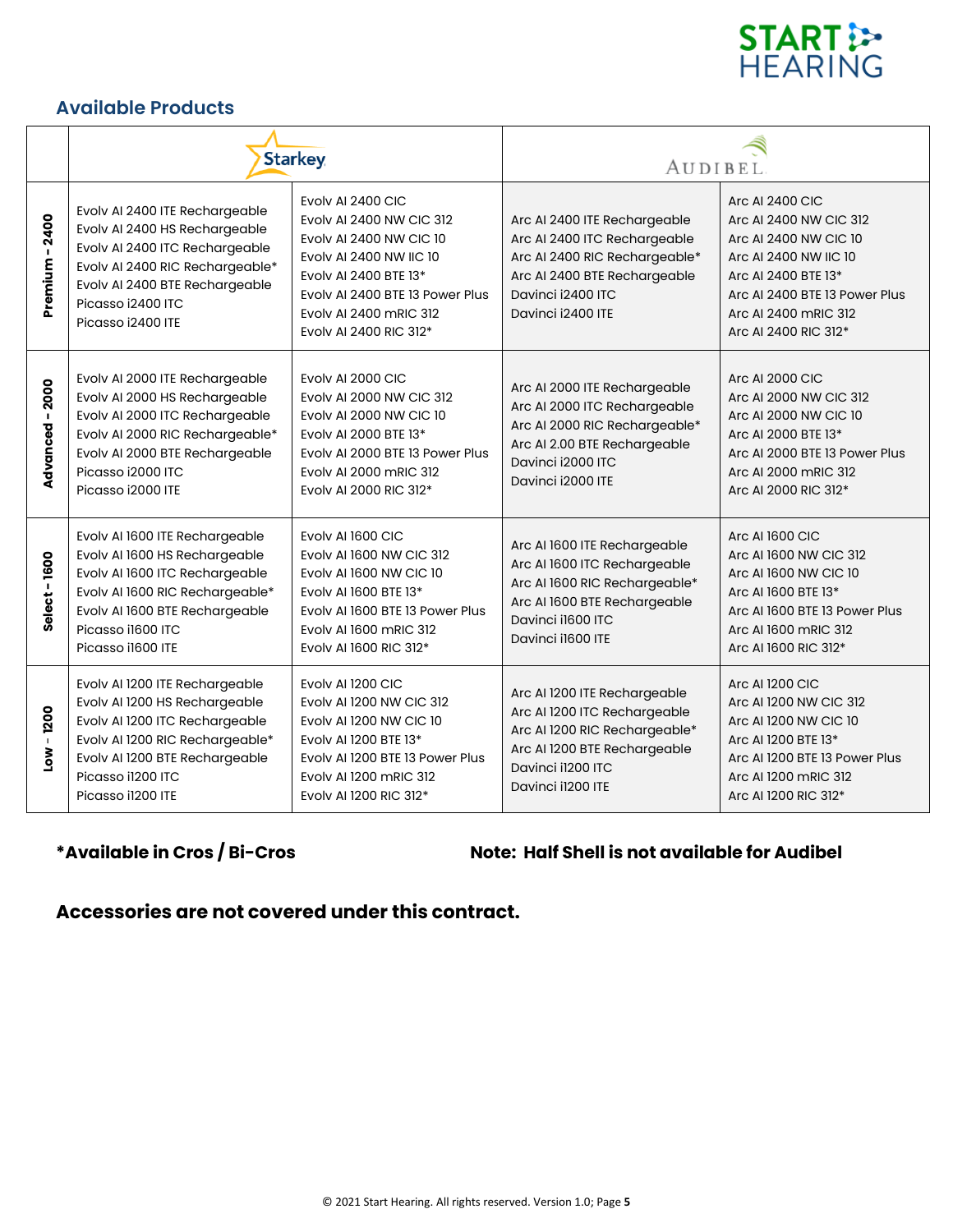

# **Coal Contract Claim Worksheet**

| Patient:                                              | <b>Member ID Number:</b> |                                 |  |
|-------------------------------------------------------|--------------------------|---------------------------------|--|
| Address:                                              | ICD-10 Diagnosis Code    |                                 |  |
| <u> Insurance Plan (circle):</u><br>City, State, Zip: |                          |                                 |  |
| Phone:                                                | <b>UMWA</b>              | <b>Consol Healthscope</b>       |  |
| Date of Birth:                                        | Peabody UMR              | Peabody BCBS                    |  |
| Gender of Patient:<br>Male<br>Female                  | <b>VEBA Healthsmart</b>  | Arch Coal UMR<br>Arch Coal BCBS |  |

#### **Service Facility Information**

| <b>Provider Name:</b>    | Provider NPI: |
|--------------------------|---------------|
| Facility Name:           | Office NPI:   |
| <b>Facility Address:</b> | Tax ID:       |
| City, State, Zip         | Phone:        |
| Contact Name & Email:    |               |

#### **New Hearing Aid Claim Codes (please check)**

- □ V5200 Cros Dispensing Fee
- V5240 Bi-Cros Dispensing Fee
- V5241 Monaural Dispensing Fee
- □ V5160 Binaural Dispensing Fee
- $\Box$  V5181 Cros BTE / RIC
- $\Box$  V5221 Bi-Cros BTE / RIC
- $\Box$  V5254 Monaural CIC / IIC
- $\Box$  V5255 Monaural ITC / HS
- V5256 Monaural ITE
- □ V5257 Monaural RIC / BTE
- $\Box$  V5258 Binaural CIC / IIC
- $\Box$  V5259 Binaural ITC / HS
- V5260 Binaural ITE
- $\Box$  V5261 Binaural RIC / BTE

**If impressions are being sent, DO NOT email paperwork separately. Please put all required paperwork in the box with the impressions and send to Starkey – ATTN: Start hearing.**

Standard orders with required paperwork can be emailed to: [claims@starthearing.com](mailto:claims@starthearing.com)

#### **Service Claim Codes Modifier**

| $\Box$ | $V5011 - Clean / Check$                | ΙT | RT |
|--------|----------------------------------------|----|----|
|        |                                        |    |    |
| $\Box$ | V5013 - Programming                    | ΙT | RT |
| $\Box$ | V5014 - Hearing Aid Repair             | ΙT | RT |
| $\Box$ | V5299 - Repair Re-fit Fee              | ΙT | RT |
|        | V5014 and V5299 are billed together on |    |    |

V5014 and V5299 are billed together on all repair claims

*Date for Service Claim: \_\_\_\_\_\_\_\_\_\_\_\_\_\_\_\_\_\_\_\_\_*

#### **Replacement Products will be ordered under the Start Hearing account. No charge to provider.**

To place orders for replacement earmolds and AP receivers, send claim worksheet with order form to Start Hearing.

- □ V5264 Replacement Earmold LT RT
- □ S1002 Replacement AP Receiver LT RT
- □ S1001 Replacement Receiver LT RT

**For replacement standard receivers, fill in the information below:**

| Left: _______________ Right: _____________ |  |
|--------------------------------------------|--|
| Length: _____________ Length: ____________ |  |
| Gain: ______________ Gain: ____________    |  |